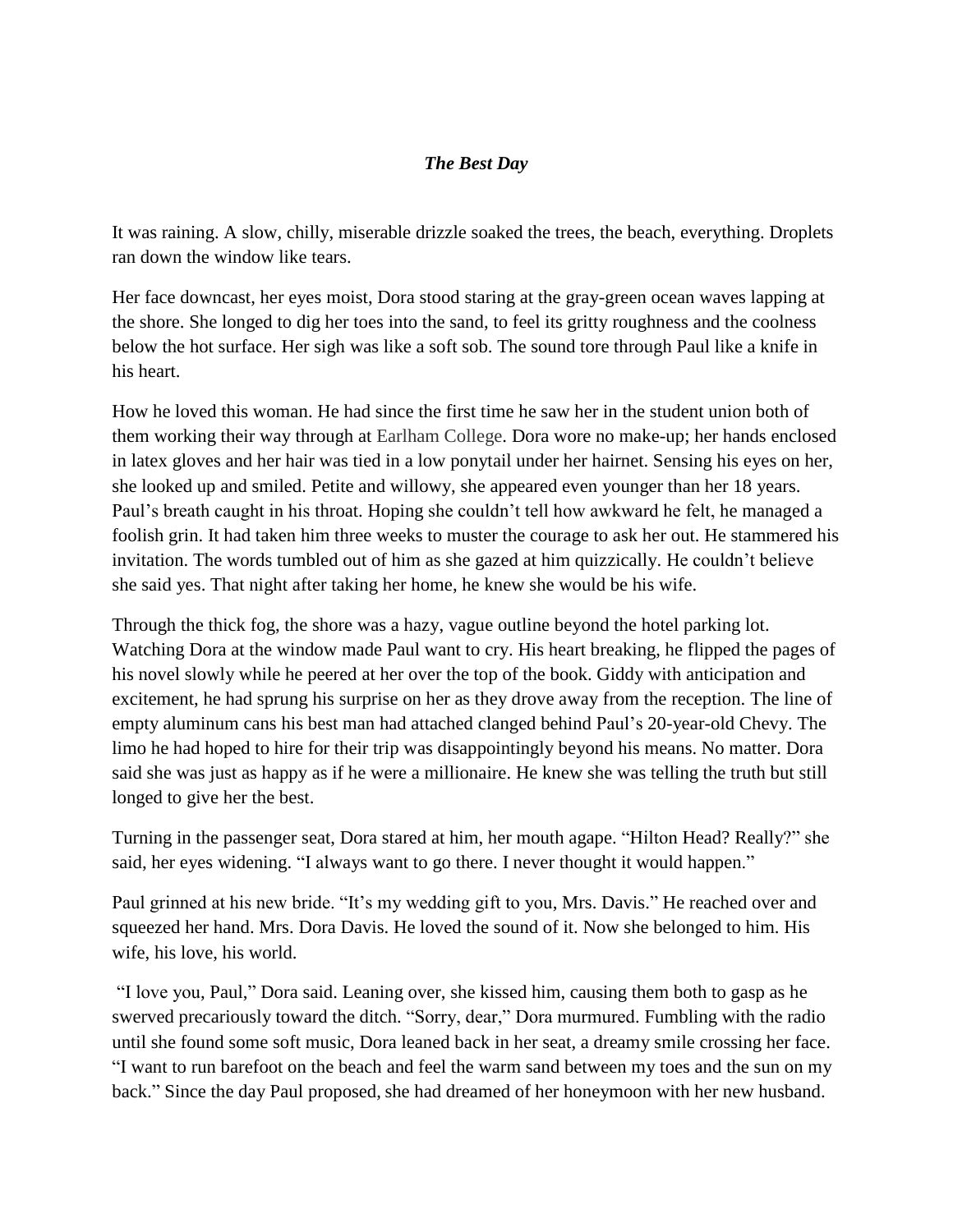Her enthusiasm was contagious, making him all but forget the sacrifice it had cost him to make her dream come true. Throughout their brief engagement, she spoke of little else.

The rain started when they crossed the line into South Carolina."It's just a quick band," he said hopefully, touching her hand. Not speaking, she leaned forward and stared through the windshield. By the time they reached Hilton Head, it had slowed to a cold drizzle.

Sometime in the night, Paul felt his bride arise. He watched through half-closed eyes as she pulled back the heavy drapes. In the light from the bathroom, he saw her sad expression. The rain still fell the next morning. As famished, as they were dejected, the newlyweds found a small restaurant down the street. Wincing at the prices, they settled on a breakfast of two eggs, sausage, and toast. The waitress frowned when they asked for an extra plate. Returning to their room, Paul tried to persuade Dora to put on her bathing suit. "Maybe later," she said, her voice flat.

Paul had saved enough to pay for just two days at the Hilton. There was nothing for extras. The small refrigerator in their room was well stocked, but anything they took from it would show up on their bill. Dora sighed as she opened the appliance's door and stared longingly at the snacks and soft drinks. Closing it softly, she stepped into the bathroom. Water ran from the faucet into the plastic glass. Paul's heart sank. Was this the way their married life would be, a couple of paupers stumbling around in a rich man's world and facing one disappointment after another? Lying on the bed, Paul's veins burned with shame as he realized his over-ambitious pretense. Who was he kidding? He pretended to read the John McDonald novel a previous guest had left behind. The pages blurred until he laid it aside.

Paul had wanted to give Dora the best life, starting with their honeymoon. Before their wedding he spent hours looking through magazines, mooning over vacation spots of the rich and famous. Calculating how much he would need for a decent honeymoon, he almost regretted Dora's accepting his proposal. He couldn't afford even a tenth of what well-off people spent on a room for one night. Begging for overtime at the college, he was rewarded with a few hours' worth. He scrimped and scraped from everywhere. Still, not enough.

Aware of the couple's financial straits, their pastor graciously waived his fee for performing the wedding ceremony. Members of the congregation decorated the church. The Ladies Missionary Society catered the meal and even provided a beautiful, three-tiered cake complete with a bride and groom topper.

Dora didn't know but would find out later that Paul had sold his guitar to pay for their stay at the hotel. He bought the Gibson when he was 16 after working all summer putting up hay. That guitar went everywhere with him. On their first date, he serenaded Dora with it. Starry-eyed, she listened intently, awed by his talent. She asked him to play at their wedding. No. Now he would make music only for her. Dora would be crushed if she knew the guitar was in the hands of a 12 year-old girl three states away.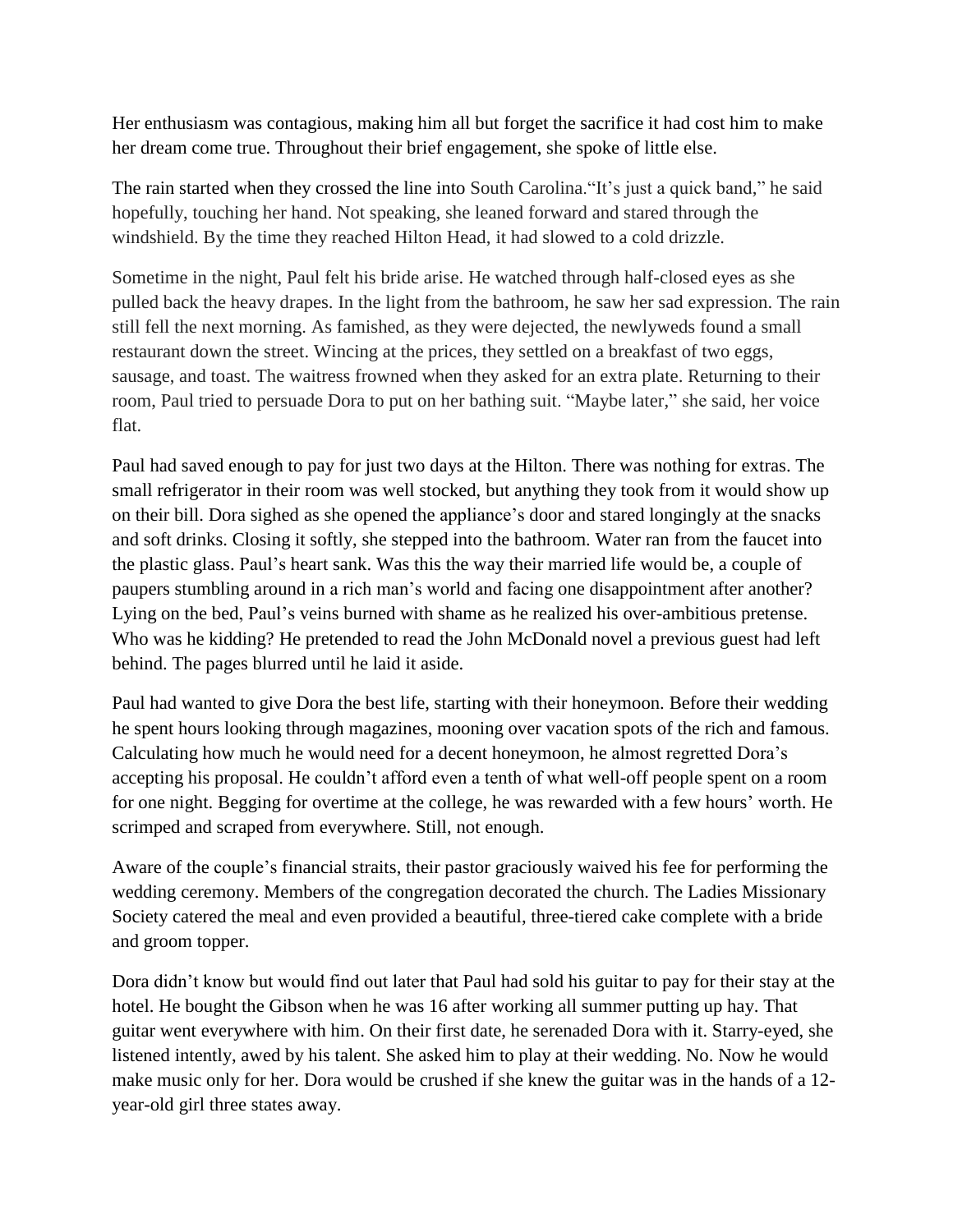Dora stepped out of the bathroom, sniffling and fighting back tears. The bed sagged. Laying the book on the bedside table, Paul turned over and took her in his arms. Her resolve loosening, Dora began to quietly weep. Saying nothing, he held her, caressing her hair until she slept. He prayed silently, asking the Lord for a miracle. An idea came to him. He could ask. The worst they could do was say no. Gently, so as not wake her, he laid Dora's head on the pillow and stood at the bedside watching her sleep. Surely it was not possible for a man to love his wife more than he did Dora.

Paul closed the door softly behind him. Riding down in the elevator, he rehearsed his speech, grasping his hands together to keep them from trembling. His knees wobbled as he crossed the lobby. He almost turned back. No! No matter how humiliating, he must do this for the woman he loved. The front desk clerk looked up. "May I speak with the manager, please?"

"Certainly, sir. Is everything satisfactory?"

"Ah, yes, yes everything is fine," Paul stammered.

The man stepped away from his station and returned shortly, followed by a distinguishedlooking, well-dressed man who smiled and held out his hand."I'm Stevenson Hollister, the hotel manager. How may I help you?"The man's suit cost more than Paul's car. He felt shabby and small in his thrift store clothing.

Hollister knew all his guests, the wealthy ones as well as those who had saved for a year to spend a few days in his hotel. He smiled and waited patiently for the young man's reply. Losing his courage, Paul faltered. He opened and closed his mouth, finally managing to mumble, "I…I'm sorry I bothered you." He turned to go back to his room.

"Please, Mr. Davis, why don't we step into my office so we can speak privately?" Meekly, Paul followed him down a hallway. Hollister opened the door to an office almost as large as the apartment where Paul and Dora would live in Richman, Indiana

As soon as the manager closed the door, Paul blurted out, "I don't have much money!" He fumbled in the pocket of his jeans, pulled out an embarrassingly small wad of bills and laid it on the gleaming desk.

Sitting down behind the desk, Hollister opened a book with a green cover."Mr. Davis, I see your room was paid for in advance." He glanced up to see tears forming in the corners of Paul's eyes.

"Yes, the room is paid for, but I wanted to rent one of those little tents on the beach, "Paul answered, lowering his head as he tried to collect himself.

"Little tents? Oh, you mean a cabana," Hollister corrected with a gentle smile.

"Cabana, yes," Paul felt his face redden. "You see ,Dor…my wife, works as in server the cafeteria at our college and I'm a janitor there. So we didn't have much money for our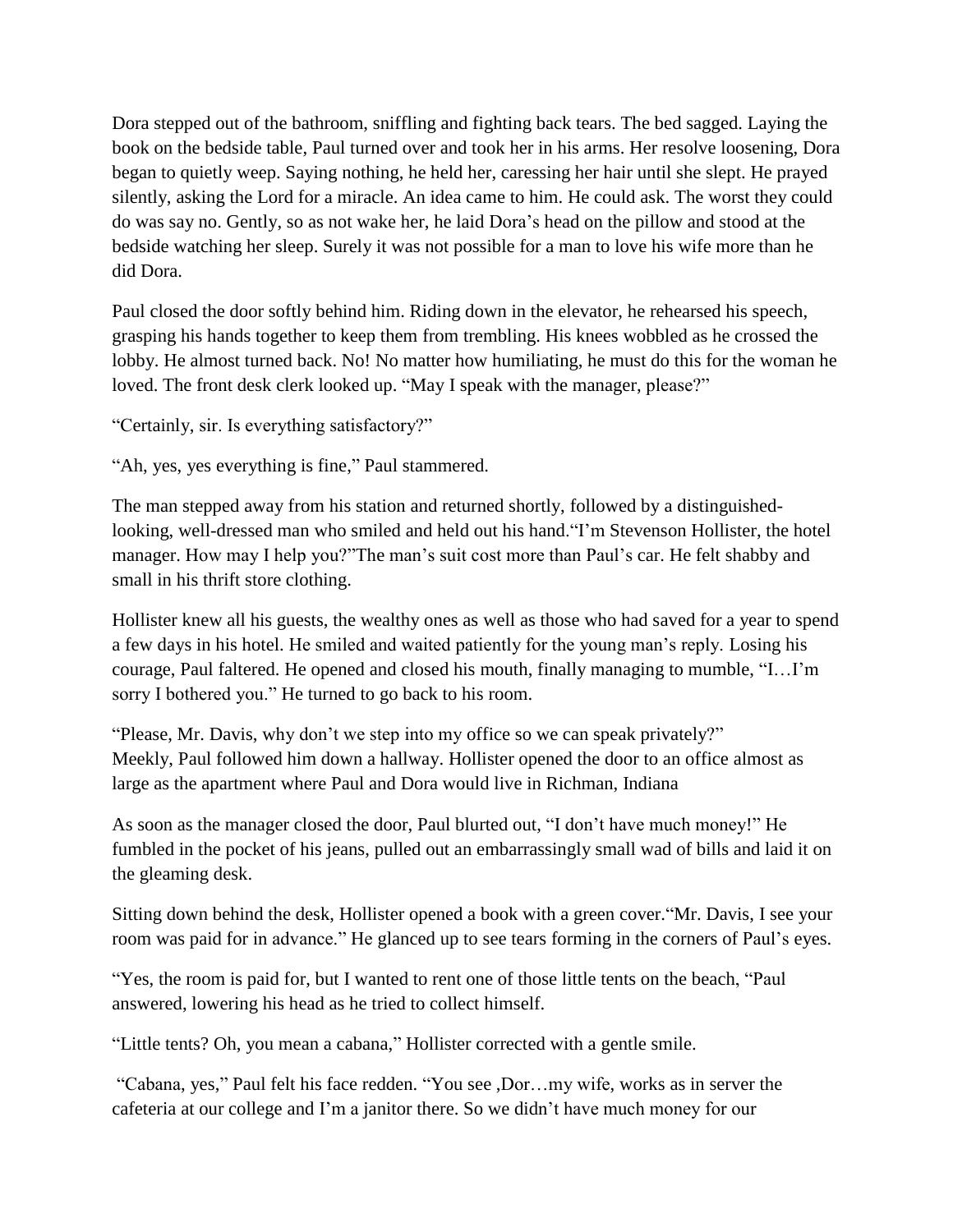honeymoon and I sold my guitar just to be able to afford two nights here and..."

Hollister saw the tears about to spill over and understood. In his mind, the kind hotel manager traveled back to when he too was a penniless newlywed. He and his young bride had started on a road trip with just a few dollars between them. They coasted into Garden City Kansas on fumes. He worked at a mom and pop store sweeping the floor until they had enough to continue their journey. Hollister made a decision. Stepping around the desk, he laid his hand on the young man's shoulder. "I see. You want the extras."

"Y…yes." Paul's face flamed. "I can't pay you now. But, if we could work out a payment plan, I would gladly pay you back. In a year or two?"

Hollister leaned over and looked at his book again. "I see you're registered in one of our honeymoon suites?"

"Yes," Paul answered tensely. "Is…is that a problem?"

"Oh, no, on the contrary. It's very beneficial for you and your bride, because all the amenities and meals are included in the price of the room. You're welcome to dine in the restaurant and order anything on the menu. Or if you wish, you may order from room service."Paul's mouth dropped. He didn't remember seeing anything like this in the brochure. "Everything the hotel offers is included in the price of your room," Hollister assured him."And you're free to use the cabanas at any time." Paul could only stare in disbelief. The hotel manager continued. "Perhaps you were unaware of our inclement weather policy for newlyweds. You are permitted to stay two extra days. If you so please."

"Yes. Yes!" His face breaking out in a smile, Paul grabbed Hollister's hand and pumped it. "We can absolutely stay! You don't know what this means to me, sir."

Hollister's smile told Paul what he was thinking: Oh, yes, my young friend, I do."As for the cabana, please let any member of the staff know when you'd like to reserve one." "Is it too late to reserve one for later today? Say in an hour?"Paul held his breath.

"I believe that can be arranged."

"Thank you, Mr. Hollister. " Thank you so much." Paul turned to leave.

"There's just one thing," Hollister said.

The young man's face fell. He knew it was too good to be true. The manager had been making fun of him. None of what he told him was true. In school, the bullies had pulled pranks on him, but of all the suffering he had endured, this was the cruelest. He turned stiffly to face the man, ready to absorb any ridicule he would heap on him. Whatever mockery he would receive for Dora's sake, Paul vowed never to reveal it to her.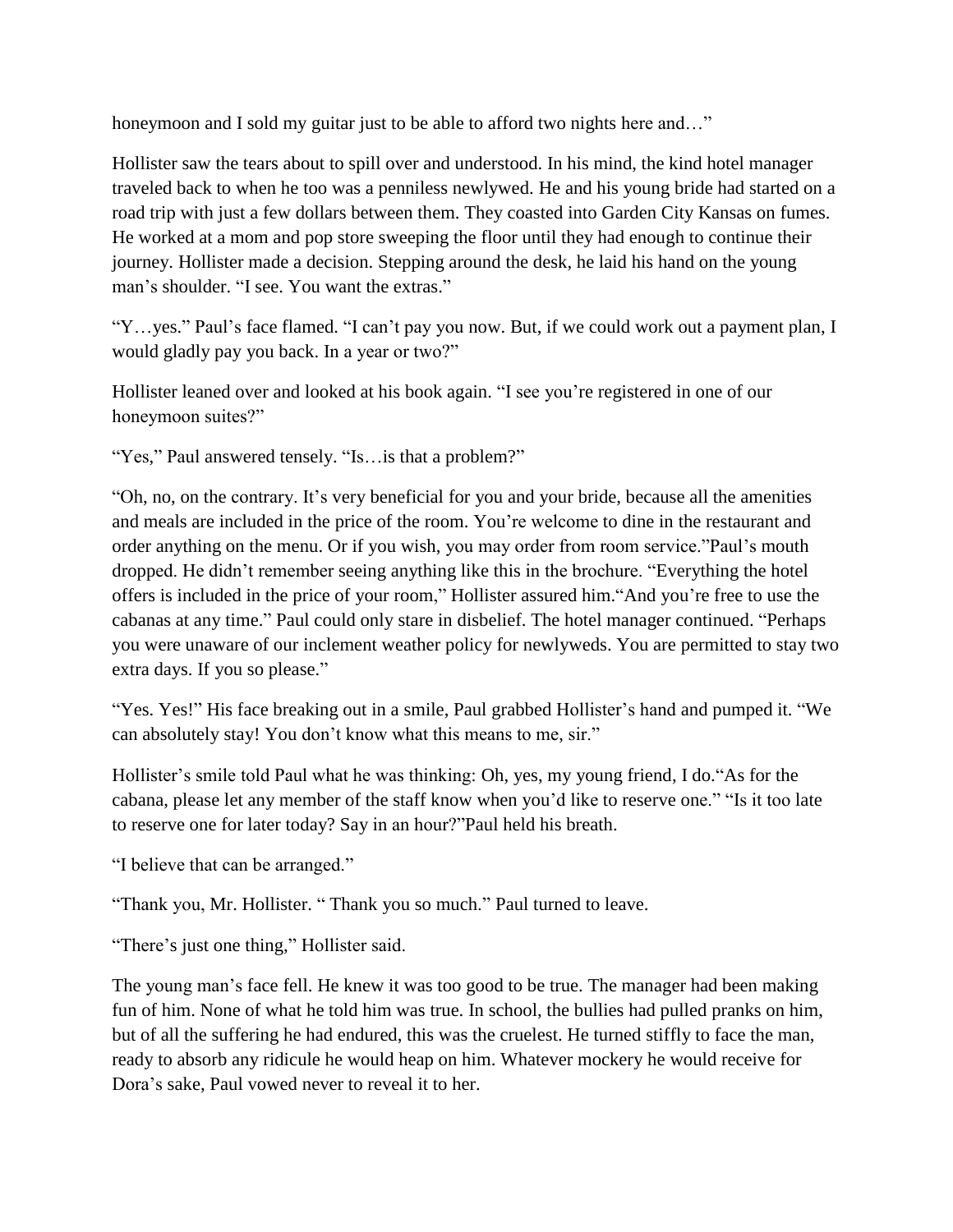Smiling, Hollister held out the few dollars Paul had placed on his desk. Weak with relief, Paul took the bills and stuffed them into his pocket. "I'll see that cabana number four is available for you and Mrs. Davis within the hour," Hollister said."Please enjoy your stay, and if there's anything else you need, don't hesitate to call." He handed Paul an embossed business card.

Paul stumbled through the lobby, followed by the stares of bemused fellow guests. By the time he reached the elevator he had recovered and, too excited to wait for the pokey conveyance, he fairly flew up the stairs.

Stevenson Hollister stepped to the front desk."Mr. Norris, about the young man who just left my office."

"Yes sir?" Norris replied with a slight smile.

"Please mark his bill paid in full and put his other charges on my account."

"Yes sir."

The two men exchanged knowing smiles. Unbeknownst to corporate, Hollister's largesse was extended to dreamy-eyed newlyweds several times a year.

Winded from climbing the stairs, Paul burst through the door to their suite, startling his bride. Awakened from her sorrowful sleep, Dora sat bolt upright. Breathless, Paul panted, "Darling, I have great news."

"What is it? Tell me quick," Dora said, her eyes wide.

"Everything is paid for. The cabana, our meals, even the stuff in the refrigerator."

"What? How is that possible?"

"I talked to the hotel manager. Everything's included in the price of the room. And because of the rain, we can stay 'til Friday!"

Dora leaned her head against Paul's chest and began to sob. But her tears of sorrow now became tears of joy. She lifted her head and met Paul's gaze with a brilliant smile. He thought it was the most beautiful sight he'd ever seen. Maybe this was their turning point. The prospect of one disaster after another following them through life had vanished.

"Let's celebrate," Dora said. Jumping up from the bed, she went to refrigerator and took out two small ice cream cakes and two cans of soda. Seated at the table by the window, they watched the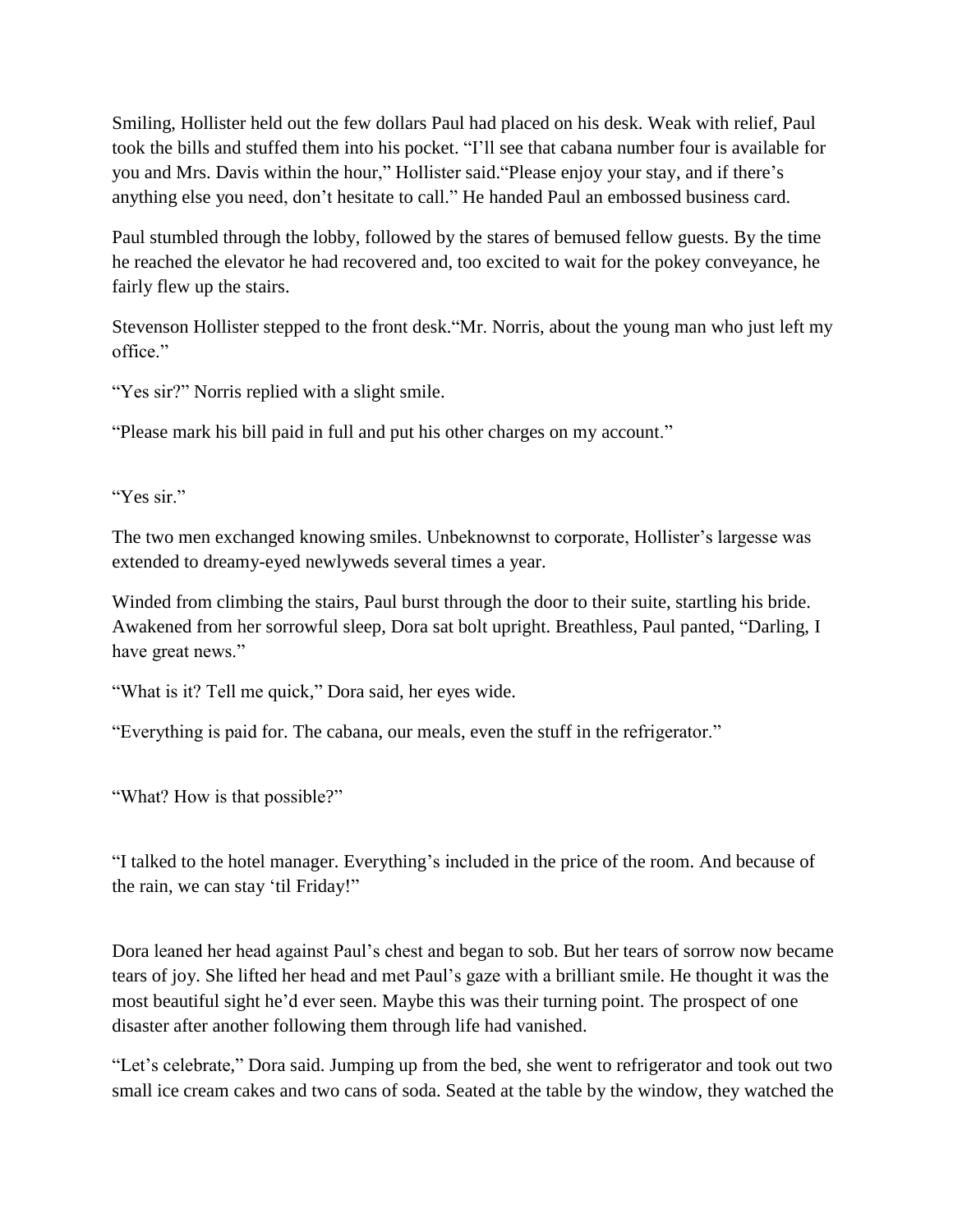rain with a new perspective. Paul leaned over and kissed the ice cream mustache off Dora's upper lip. She giggled. Their eyes locked and his heart almost burst. He didn't think he could love her more than he did at this moment. The years ahead would prove him wrong. Forty-five minutes later, the two ran barefoot down the beach in the light shower.

Watching them from the window of his office, Hollister smiled. "So much in love," he said softly. Stepping to his desk, he picked up the phone and dialed room service. "John, a couple will be dining shortly in cabana number four. Please make sure they understand they may order whatever they wish. Yes, charge it to their room."

As Paul and Dora reached the cabana, the rain stopped. Seconds later the sun emerged from behind the clouds. A radiant rainbow spread across the sky, its ends seemingly anchored in the blue-green ocean. The waves lapping at the beach sounded to them as sweet as any love song.

"Look dear, God is smiling down on us," Dora said, her face lighting up with a gorgeous smile.

"He certainly is, sweetheart. He certainly is." Taking his bride in his arms, Paul kissed her.

## **Fifty-five years later**

The frail elderly woman sat next to the elegant casket caressing its golden oak finish. She smiled through her tears at the young couple standing before her. Newly married and so much in love, they reminded Dora of her and her husband. She sent a silent prayer to heaven that they would never lose their passion for each other.

They had stopped by the funeral home on their way to a couples' retreat. He was a rising star in the corporate world, she a budding social butterfly. They came to pay their respects to the ones they looked up to as an example of a perfect marriage. "What is your happiest memory?" the wife asked, her face radiant.

With a whimsical smile, Dora thought of the financial struggles. The electronics business they built at night in the garage of their ramshackle rental home. The mistakes and missteps leading to the company's going national, then global a few years later. Their trips abroad, staying at the most beautiful hotels. Dancing under the stars in Paris with her beloved husband. The births of their three children. The magnificent home Paul built for her at the edge of their private lake. All the laughter and the good times.

"Oh, my dear, in our fifty-five years together there are so many," Dora said, her face shining. "But I think the most memorable, the best time was when we were on our honeymoon at Hilton Head." Quietly recounting how a kind hotel manager took pity on a penniless couple, tears misted her eyes as she said simply, "That was the best."

The young couple went away astonished. How could this wealthy widow believe the best time of